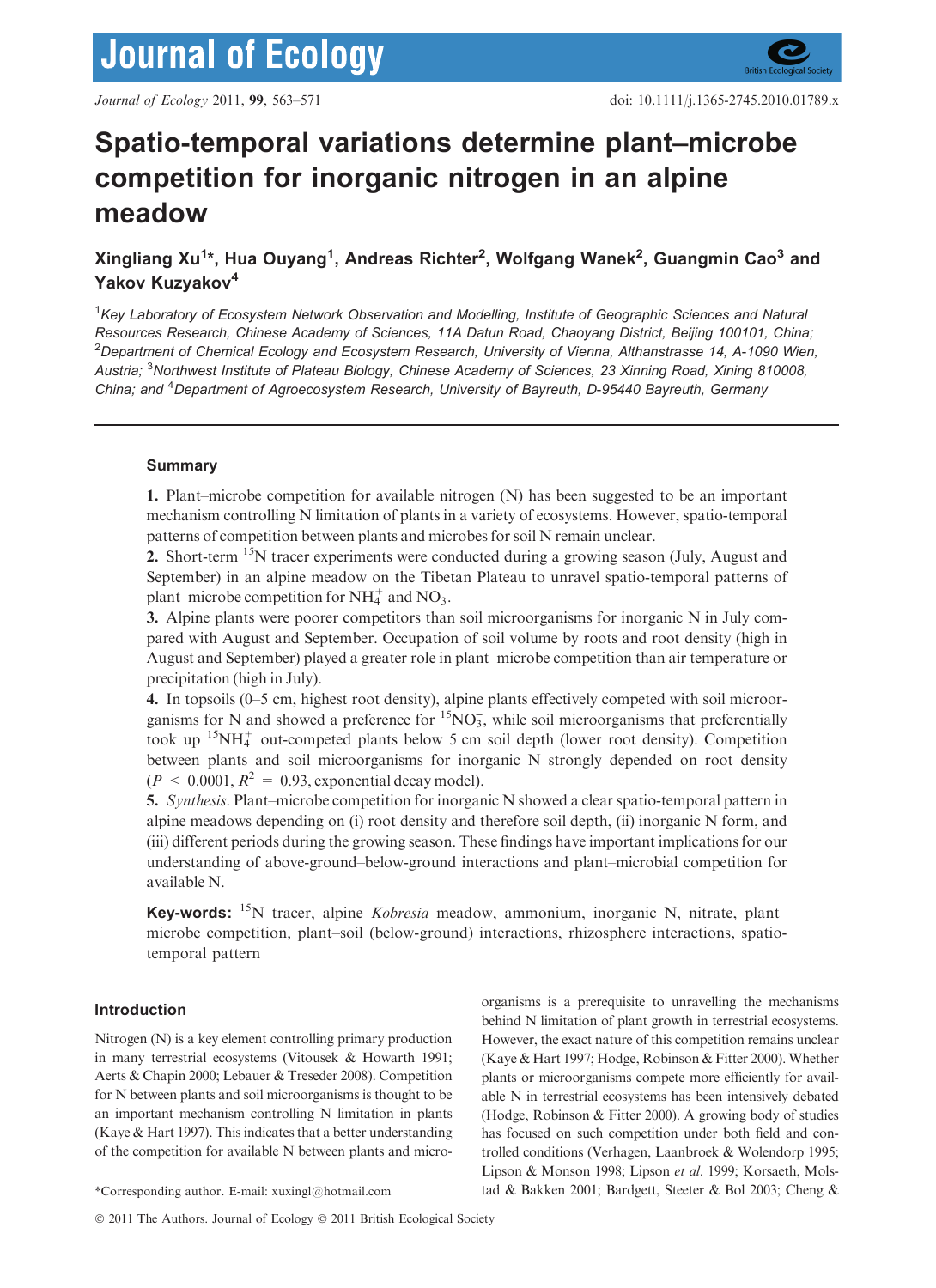Bledsoe 2004; Xu et al. 2008). These studies showed that soil microorganisms acquire available N effectively in temperate grasslands (Bardgett, Steeter & Bol 2003), arctic tundra (Nordin, Schmidt & Shaver 2004) and subarctic heath ecosystems (Andresen et al. 2008).

Soil resources available to plants and microorganisms in ecosystems vary temporally and spatially (Chapin 1980; Gibson 1986; Magid & Nielsen 1992; Hodge et al. 2000; Corre, Schnabel & Stout 2002; Zhu & Carreiro 2004; Miller et al. 2009). Temporal patterns in demand for soil-available N play an important role in regulating N cycling in cold ecosystems (Bardgett et al. 2002, 2007; Weintraub & Schimel 2005). Moreover, the soil microbial community also changes with season in alpine ecosystems. This indicates the difficulty in fully understanding such competition without considering the spatio-temporal context (Hodge, Robinson & Fitter 2000; Bardgett et al. 2005). Several studies point to temporal partitioning of N between plants and microorganisms: in an alpine meadow in the Colorado Front Range, USA, Jaeger et al. (1999) showed that plants acquire more  $NH_4^+$ (required for growth) during the early growing season, while microorganisms immobilized N only late in the growing season. Similar patterns were found in montane heath communities in Scotland, UK, with greater microbial N immobilization in autumn than early in the growing season (Bardgett et al. 2002). A seasonal partitioning was reported in a grazed Arctic salt marsh (Hargreaves, Horrigan & Jefferies 2009). However,  $NH_4^+$  and  $NO_3^-$  coexist in soil solution, and plants and soil microorganisms often show different preferences for the two. For instance, many dominant plant species in alpine meadows prefer to take up NO<sub>3</sub> (Miller, Bowman & Suding 2007; Song et al. 2007). Our previous studies also showed that the fate of  $NO_3^-$  and  $NH_4^+$ differed distinctly in alpine meadows within 1 year: more of the former was recovered in plants, more of the latter in microbial biomass and soil organic matter (Xu et al. 2003, 2004). Moreover, roots (Jama et al. 1998; Schenk & Jackson 2002; Tao et al. 2006; Zhou, Chao & Zhou 2007; Ma et al. 2008), microorganisms (Bardgett et al. 1997; Fierer, Schimel & Holden 2003; Wang, Cao & Wang 2007) and nutrients (Gupta & Rorison 1975; Merryweather & Fitter 1995; Jama et al. 1998; Farley & Fitter 1999) decrease down the soil profile. The decrease of roots with soil depth, however, is stronger compared with that of microorganisms. A better understanding of spatio-temporal competition for available N therefore requires a simultaneous investigation of  $NO<sub>3</sub>$ and  $NH<sub>4</sub><sup>+</sup>$  acquisition by plants and microorganisms with soil depth.

The Tibetan Plateau has been regarded as 'the third pole of the Earth' (Qiu 2008). The low temperature at this high altitude depresses soil organic matter decomposition, but does not affect N immobilization by microorganisms (Song et al. 2007). Thus, the inorganic N concentration in these meadows is low, and plant growth is strongly limited by available N (Zhou 2001). Although one of our previous studies showed that organic N may be a significant N source for alpine plants (Xu et al. 2006), inorganic N contributed more than 80% to plant

Table 1. Characteristics of the upper 10 cm of soils at the study site. Means  $\pm$  1 SE are shown ( $n = 6-8$ ). Dissolved organic N (DON) measured as total dissolved N minus dissolved inorganic N (DIN). Data from Xu et al. (2006)

| pH(H <sub>2</sub> O)<br>$8.0 \pm 0.1$<br>Bulk density (g $cm^{-3}$ )<br>$0.70 \pm 0.05$<br>$12.8 \pm 0.2$<br>$C:N$ ratio<br>Soil organic C $(\% )$<br>Total soil $N(\%)$<br>Microbial biomass N (g N m <sup>-2</sup> )<br>$6.5 \pm 0.3$<br>DON $(g \text{ N m}^{-2})$<br>$1.8 \pm 0.1$<br>DIN (g N m <sup>-2</sup> )<br>$1.4 \pm 0.4$ |                 |
|---------------------------------------------------------------------------------------------------------------------------------------------------------------------------------------------------------------------------------------------------------------------------------------------------------------------------------------|-----------------|
|                                                                                                                                                                                                                                                                                                                                       |                 |
|                                                                                                                                                                                                                                                                                                                                       |                 |
|                                                                                                                                                                                                                                                                                                                                       |                 |
|                                                                                                                                                                                                                                                                                                                                       | $7.06 \pm 0.37$ |
|                                                                                                                                                                                                                                                                                                                                       | $0.55 \pm 0.03$ |
|                                                                                                                                                                                                                                                                                                                                       |                 |
|                                                                                                                                                                                                                                                                                                                                       |                 |
|                                                                                                                                                                                                                                                                                                                                       |                 |

N nutrition. Although concentrations of dissolved organic N (DON) were slightly higher than dissolved inorganic N (DIN) in the alpine meadow soils (Table 1), the largest fraction of DON is not directly available for microorganisms and roots (Blagodatskaya et al. 2009). We therefore focused only on inorganic N uptake by plants and microorganisms in this study. The inorganic N concentration in the topsoil also showed a clear seasonal pattern, increasing in early July and in mid-August, but decreasing in late July (Zhou 2001). Interactions between plant species can mediate the competition for inorganic N with soil microorganisms (Song et al. 2007), indicating strong competition for available N during the growing season in alpine meadows.

We here performed a short-term  $15N$  tracer experiment to investigate the temporal and spatial competition for  $NH_4^+$ and NO<sub>3</sub>. We tested the following three hypotheses, i.e. alpine plants compete more efficiently than soil microorganisms

1 for inorganic N in the topsoil (0–5 cm) compared with the soil layers from 5 to 15 cm (defined here as the subsoil), because root density is much higher in the topsoil than in the subsoil (Zhou 2001; Tao et al. 2006);

2 for inorganic N in the middle of the growing season compared with later stages because of higher growth rates and subsequent higher root production in the middle of the growing season related to high temperature and rainfall;

3 for  $NO_3^-$  than for  $NH_4^+$ , because  $NO_3^-$  moves more easily in soil solution than NH<sup> $+$ </sup> (Nye & Tinker 1977; Owen & Jones 2001; Miller & Cramer 2004) and roots therefore have a better chance to capture  $NO<sub>3</sub>^-$ .

#### Materials and methods

#### STUDY SITE

The experiment was conducted at the Haibei Alpine Meadow Ecosystem Station of the Chinese Academy of Sciences, Qinghai Province  $(37°36'60'' N, 101°19'14'' E, 3215 m a.s.1)$ . The area is located in the typical alpine meadow zone and climate. Average annual temperature and annual precipitation were  $-1.7$  °C and 600 mm, respectively, during the past 25 years. Average July temperature and rainfall were c. 10.0 °C and 110 mm, respectively. The dominant plant species are Kobresia humilis Serg., Stipa aliena Keng., Poa sp., Festuca ovina Linn., Gentiana aristata Maxim, Gentiana straminea Maxim.,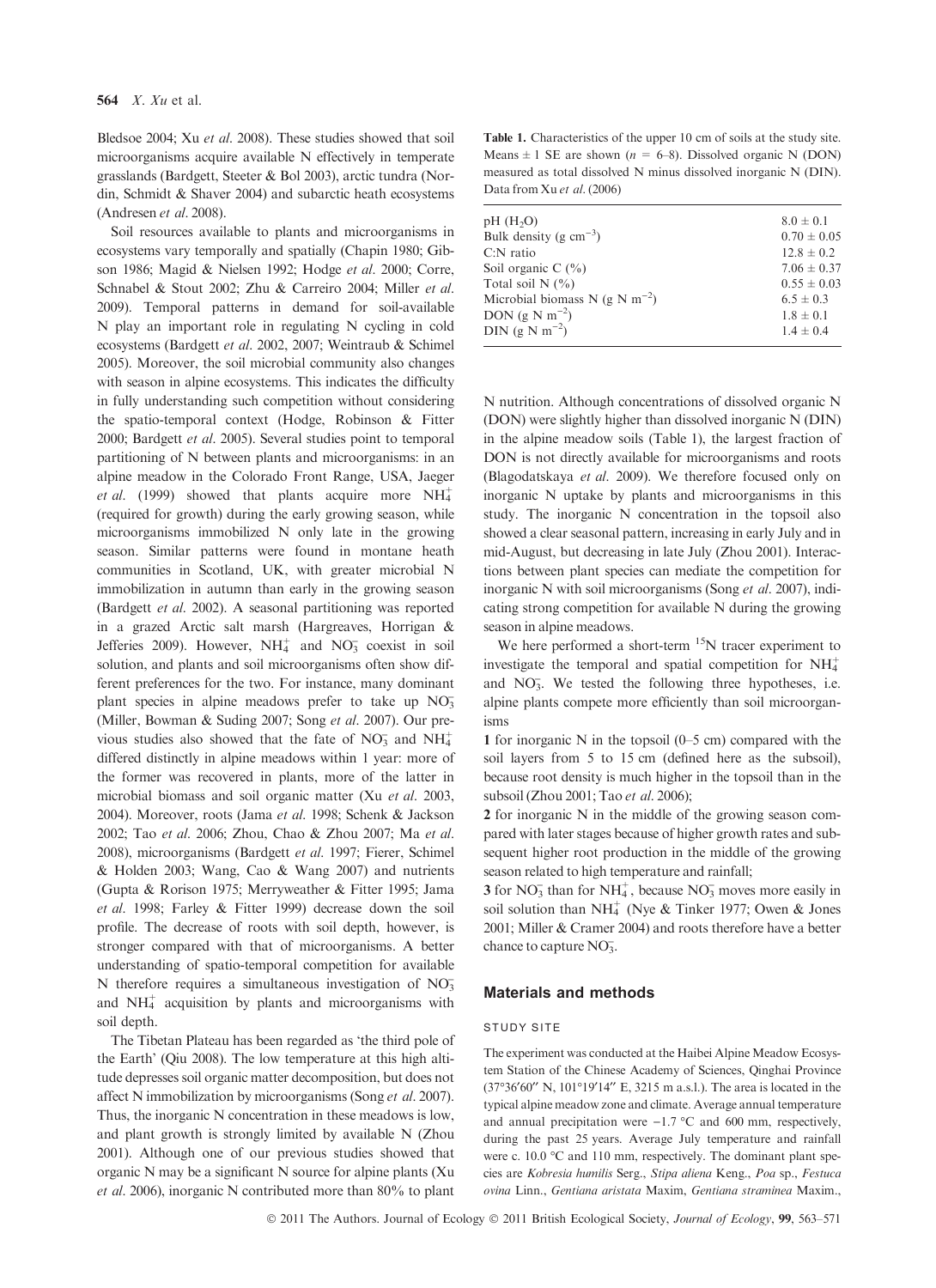Saussurea superba Anth., and Gueldenstaedtia diversifolia Maxim. (Zhou 2001). The soil is classified as Mat-Gryic Cambisol (Chinese Soil Taxonomy Research Group 1995), corresponding to Gelic Cambisol (WRB 1998). An overview over soil properties are presented in Table 1 (Xu et al. 2006).

#### EXPERIMENTAL LAYOUT

A  $25 \times 25$  m area, uniform in cover and species composition, was selected in a K. humilis meadow in 2004. In July, August and September, 90 circular microplots (diameter 10 cm) were randomly set up. These microplots were equally divided into two groups:  ${}^{15}NH_4^+$ (injected with  ${}^{15}NH_4NO_3$ ) and  ${}^{15}NO_3$  (injected with  $NH_4{}^{15}NO_3$ ). Each group included three soil depth treatments (0–5, 5–10 and 10–15 cm) and three sampling times (4, 24 and 48 h after  $15N$  addition), with five replicates per treatment. <sup>15</sup>N tracers (98.2% <sup>15</sup>N enrichment for  ${}^{15}NO_3^-$  and 98.4% enrichment for  ${}^{15}NH_4^+$ ) were dissolved in  $H_2O$  and injected at 2.5 cm depth for the 0–5 cm soil depth treatment, at 7.5 cm for the 5–10 cm soil depth, and at 12.5 cm for the 10–15 cm soil depth. Each microplot was injected with 7 mL  $^{15}$ N solution, and the added amount corresponded to 0.32 g N  $m^{-2}$ . In total, a four-factor design was constructed: the first factor was N form  $(^{15}N$  in NO<sub>3</sub> or NH<sup>+</sup><sub>4</sub>); the second factor was season (July, August or September); the third factor was sampling time after  $15N$  injection  $(4, 24 \text{ or } 48 \text{ h})$ ; and the fourth factor was soil depth of  $15$ N injection (2.5, 7.5 or 12.5 cm).

## SAMPLING AND ANALYSES

Four, 24 and 48 h after <sup>15</sup>N tracer injection, above-ground plant parts were collected using scissors. Soil samples were collected down to 15 cm depth and cooled immediately to 4 °C. Roots were carefully separated from soils and rinsed first with tap water, then for 30 min with 0.5 mmol  $L^{-1}$  CaCl<sub>2</sub> solution and again with distilled water. Above-ground plant parts and roots were dried at 75 °C for 48 h, weighed for dry mass and ground to a fine powder using a ball mill (MM2, Fa. Retsch, Haan, Germany) for measuring N content, and  $15N:14N$  ratios. Fresh soil was sieved to 2 mm and stored at  $-20$  °C for later measurements. Aliquots (2 mg) of plant materials were weighed into tin capsules to analyse total N, C and  $15N:14N$  ratios by continuous-flow gas isotope ratio mass spectrometry (MAT253, Finnigan MAT, Bremen, Germany), coupled by ConFlo III device (Finnigan MAT, Bremen, Germany) to an elemental analyser (EA 1112, CE Instruments, Milan, Italy).

<sup>15</sup>N incorporation into microbial biomass was determined by chloroform fumigation (Brookes et al. 1985). Twenty grams of fresh soil were fumigated with chloroform for 24 h and then immediately extracted with 60 mL  $0.5 \text{ m K}_2$ SO<sub>4</sub>. An additional soil sample was extracted without fumigation.

#### CALCULATION AND STATISTICS

<sup>15</sup>N atom% excess (APE) was calculated as the atom% <sup>15</sup>N difference between treated and control plants. <sup>15</sup>N recovery by plants was calculated by multiplying the N content in the pool by its mass per square meter and APE, divided by total added  $^{15}N$  per square meter.  $^{15}N$ recovery by microbial biomass was calculated as the difference in <sup>15</sup>N mass between fumigated and non-fumigated soil samples, divided by total added <sup>15</sup>N per square meter (Zogg *et al.* 2000). In this study we did not apply a  $K_{EN}$  factor to correct microbial <sup>15</sup>N uptake for incomplete extraction of microbial N in the chloroform-fumigation samples for two main reasons. First, Jenkinson (1988) suggested that the correction factor should not be used when N immobilization controlling microbial activity is variable. In the alpine meadows N immobilization was the dominant process of soil N cycling, exceeding N mineralization by far (Song *et al.* 2007), and N immobilization varied between seasons. Secondly, as has been argued before (Hofmockel, Schlesinger & Jackson 2007), a recovery coefficient should not be applied in such studies due to the uncertainties associated with temporal variations in the extractability of N and the variability in incorporation efficiency into the cytoplasmic (soluble) vs. structural (insoluble) components (Bremer & van Kessel 1990). Therefore, the results given here represent a conservative estimate of the microbial biomass pool and isotope content. To consider a possible bias and for purpose of comparison with the conservative estimate, we also calculated the plant–microbe competition using the  $K_{EN}$  factor of 0.54 (Brookes *et al.* 1985) to correct microbial  $^{15}N$  uptake for incomplete extraction (see Discussion section; termed 'speculative estimate', Fig. 4). The competition between plants and soil microorganisms for N was referred to as the ratio of  $15N$  recovery by microbial biomass to <sup>15</sup>N recovery by plants.

The standard errors of means are presented in figures and tables as a variability parameter. Multivariate anova was calculated to estimate the effects of N form, season, sampling time, soil injection depth, and their interactions on  $15N$  recovery by microbial biomass,  $15N$  recovery by plants and the ratio of  $^{15}N$  recovery by microbial biomass to  $^{15}N$ recovery by plants using the spss 16.0 software package (SPSS Inc., Chicago, IL, USA). The contribution of the factors and their interactions to the total variance was calculated by dividing the respective type III sum of squares by the total sum of type III sum of squares from multifactorial anova. All differences were tested at  $P < 0.05$ . Results of regression analysis of root biomass (or microbial biomass) vs. ratios of  $15N$  recovery by microbial biomass to  $15N$  recovery by plants were calculated by the spss 16.0 software package.

# Results

SPATIO-TEMPORAL PATTERNS OF <sup>15</sup>N RECOVERY BY  $MICROBIAL BIOMASS FROM <sup>15</sup>NH<sub>4</sub><sup>+</sup> AND <sup>15</sup>NO<sub>3</sub><sub>3</sub>$ 

There was a spatio-temporal effect on  $15N$  uptake by microorganisms from  ${}^{15}NH_4^+$  and  ${}^{15}NO_3^-$  in alpine meadows on the Tibetan Plateau (Table 2, Fig. 1 and also see Fig. S1 in Supporting Information):  $15N$  recovery by microbial biomass showed a different pattern with increasing soil depth of  $15N$ injection at different times during the growing season. In July, <sup>15</sup>N recovery by microbial biomass from  $15NH_4^+$  and  $15NO_3^$ showed similar, but lower values in the two upper soil layers (0–5 cm and 5–10 cm depth), but higher values at 10–15 cm depth (Fig. 1;  $P \le 0.05$  for <sup>15</sup>NH<sub>4</sub> and  $P \le 0.05$  for <sup>15</sup>NO<sub>3</sub>). In August,  $15N$  recovery from  $15NO_3^-$  remained constant with increasing soil depth  $(P = 0.19)$ , whereas recovery from  $15NH_4^+$  declined with increasing soil depth of  $15N$  injection  $(P < 0.005)$ . Recovery from <sup>15</sup>NH<sub>4</sub><sup>+</sup> and <sup>15</sup>NO<sub>3</sub> differed significantly in the two top soil layers (Fig. 1;  $P \le 0.05$ ). In September, recovery by microbial biomass from  ${}^{15}NO_3^-$  did not significantly change with increasing injection depth  $(P = 0.56)$ , while recovery from <sup>15</sup>NH<sub>4</sub><sup>+</sup> exhibited a pattern similar to that shown in July (Fig. 1;  $P \leq 0.05$ ). In topsoil, recovery from  ${}^{15}NH_4^+$  was significantly higher than from <sup>15</sup>NO<sub>3</sub> (Fig. 1;  $P \le 0.05$ ).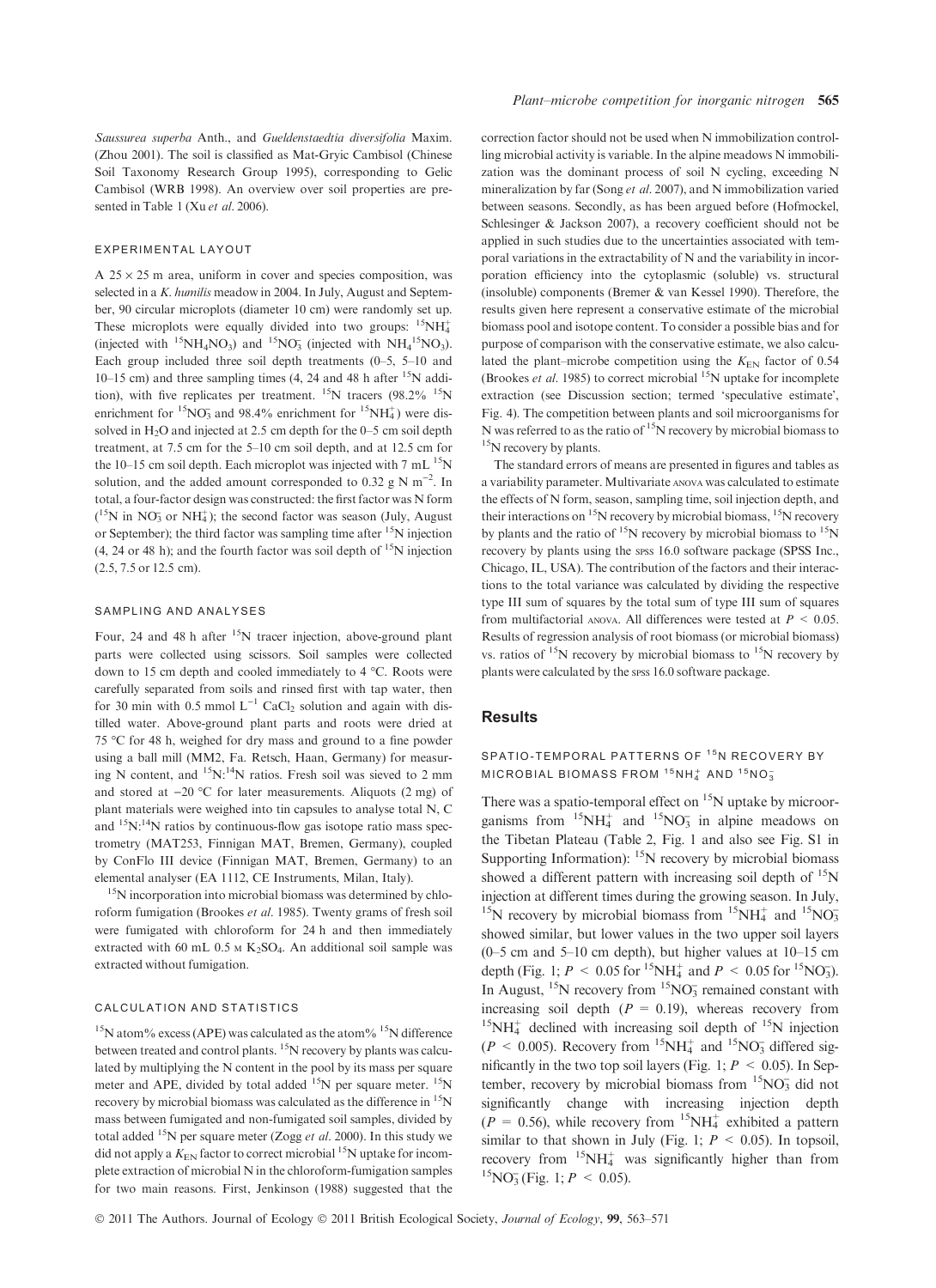#### 566 X. Xu et al.

**Table 2.** Multifactorial analysis of variance for the effects of  $15N$  form added, sampling time, season, soil injection depth and their interactions on <sup>15</sup>N recovery by microbial biomass and by plants. The competition for <sup>15</sup>N between plants and soil microorganisms is presented as ratio of <sup>15</sup>N recovery by microbial biomass to <sup>15</sup>N recovery by plants. P values for significant effects and interactions are in bold

| Source of variation                                | $15$ N recovery by<br>microbial biomass |              | <sup>15</sup> N recovery by plants |              | Ratio of $15N$ recovery<br>by microbial biomass to<br><sup>15</sup> N recovery by plants |              |
|----------------------------------------------------|-----------------------------------------|--------------|------------------------------------|--------------|------------------------------------------------------------------------------------------|--------------|
|                                                    | <i>F</i> values                         | P values     | <i>F</i> values                    | P values     | <i>F</i> values                                                                          | P values     |
| Time                                               | 2.19                                    | 0.12         | 33.03                              | < 0.001      | 3.93                                                                                     | 0.02         |
| Season                                             | 28.64                                   | ${}_{0.001}$ | 73.30                              | ${}_{0.001}$ | 50.43                                                                                    | ${}_{0.001}$ |
| Depth                                              | 7.99                                    | ${}_{0.001}$ | 416.45                             | ${}_{0.001}$ | 114.16                                                                                   | ${}_{0.001}$ |
| Forms                                              | 36.93                                   | ${}_{0.001}$ | 127.13                             | ${}_{0.001}$ | 64.98                                                                                    | < 0.001      |
| Time $\times$ Season                               | 1.34                                    | 0.26         | 6.17                               | ${}_{0.001}$ | 1.13                                                                                     | 0.35         |
| Time $\times$ Depth                                | 0.78                                    | 0.54         | 4.29                               | 0.002        | 1.62                                                                                     | 0.17         |
| Time $\times$ Forms                                | 1.07                                    | 0.35         | 1.33                               | 0.267        | 2.03                                                                                     | 0.13         |
| Season $\times$ Depth                              | 7.76                                    | ${}_{0.001}$ | 9.14                               | ${}_{0.001}$ | 7.91                                                                                     | ${}_{0.001}$ |
| Season $\times$ Forms                              | 3.26                                    | 0.04         | 2.96                               | 0.054        | 1.19                                                                                     | 0.31         |
| Depth $\times$ Forms                               | 0.77                                    | 0.47         | 4.29                               | 0.015        | 10.51                                                                                    | < 0.001      |
| Time $\times$ Season $\times$ Depth                | 2.64                                    | 0.009        | 5.73                               | < 0.001      | 7.88                                                                                     | < 0.001      |
| Time $\times$ Season $\times$ Forms                | 5.58                                    | ${}_{0.001}$ | 0.36                               | 0.836        | 3.00                                                                                     | 0.02         |
| Time $\times$ Depth $\times$ Forms                 | 0.30                                    | 0.88         | 2.00                               | 0.097        | 1.67                                                                                     | 0.16         |
| Season $\times$ Depth $\times$ Forms               | 5.83                                    | ${}_{0.001}$ | 2.52                               | 0.043        | 0.96                                                                                     | 0.43         |
| Time $\times$ Season $\times$ Depth $\times$ Forms | 1.33                                    | 0.23         | 2.21                               | 0.028        | 1.76                                                                                     | 0.09         |

 $15N$  recovered in microbial biomass (% of  $15N$  added in individual soil layers)



Fig. 1. <sup>15</sup>N recovery by microbial biomass (% of added <sup>15</sup>N) from <sup>15</sup>NH<sub>4</sub> and <sup>15</sup>NO<sub>3</sub> 4 h after <sup>15</sup>N injection at different soil depths during the growing season (July, August and September). Values are means (± 1 SE) of five replicates. Asterisks indicate significant differences between the <sup>15</sup>N recovery by microbial biomass from <sup>15</sup>NH<sub>4</sub> and <sup>15</sup>NO<sub>3</sub> injections.

# SPATIO-TEMPORAL PATTERNS OF <sup>15</sup>N RECOVERY BY PLANTS FROM  $15NH_4^+$  AND  $15NO_3^-$

<sup>15</sup>N uptake by plants from <sup>15</sup>NH<sub>4</sub> and <sup>15</sup>NO<sub>3</sub> also showed a clear spatio-temporal pattern (Figs. 2 and S2; Table 2). While <sup>15</sup>N recovery decreased with increasing soil depth ( $P < 0.05$ ), the decrease differed during the growing season (Table 2). In July,  $^{15}N$  uptake was significantly higher at 0–5 cm depth compared with deeper soil layers ( $P < 0.001$ ), and was significantly higher for <sup>15</sup>NH<sub>4</sub><sup>+</sup> versus <sup>15</sup>NO<sub>3</sub> (Fig. 2;  $P < 0.05$ ). In August these values decreased with increasing soil depth (Fig. 2;  $P \le 0.005$ ). Throughout the growing season, uptake

from  ${}^{15}NO_3^-$  was higher than from  ${}^{15}NH_4^+$  (Figs 2 and S2, Table 2). <sup>15</sup>N recovery in plants increased significantly with time after tracer injection, from 4 to 48 h after labelling (Table 2).

# SPATIO-TEMPORAL CHANGES IN RATIOS OF <sup>15</sup>N RECOVERY BY MICROBIAL BIOMASS TO <sup>15</sup>N RECOVERY BY PLANTS

Multifactorial anova indicated significant effects of soil depth,  $15$ N form added, season and sampling time on the  $15$ N recovery ratio between microbial biomass and plants (Figs 3 and S3,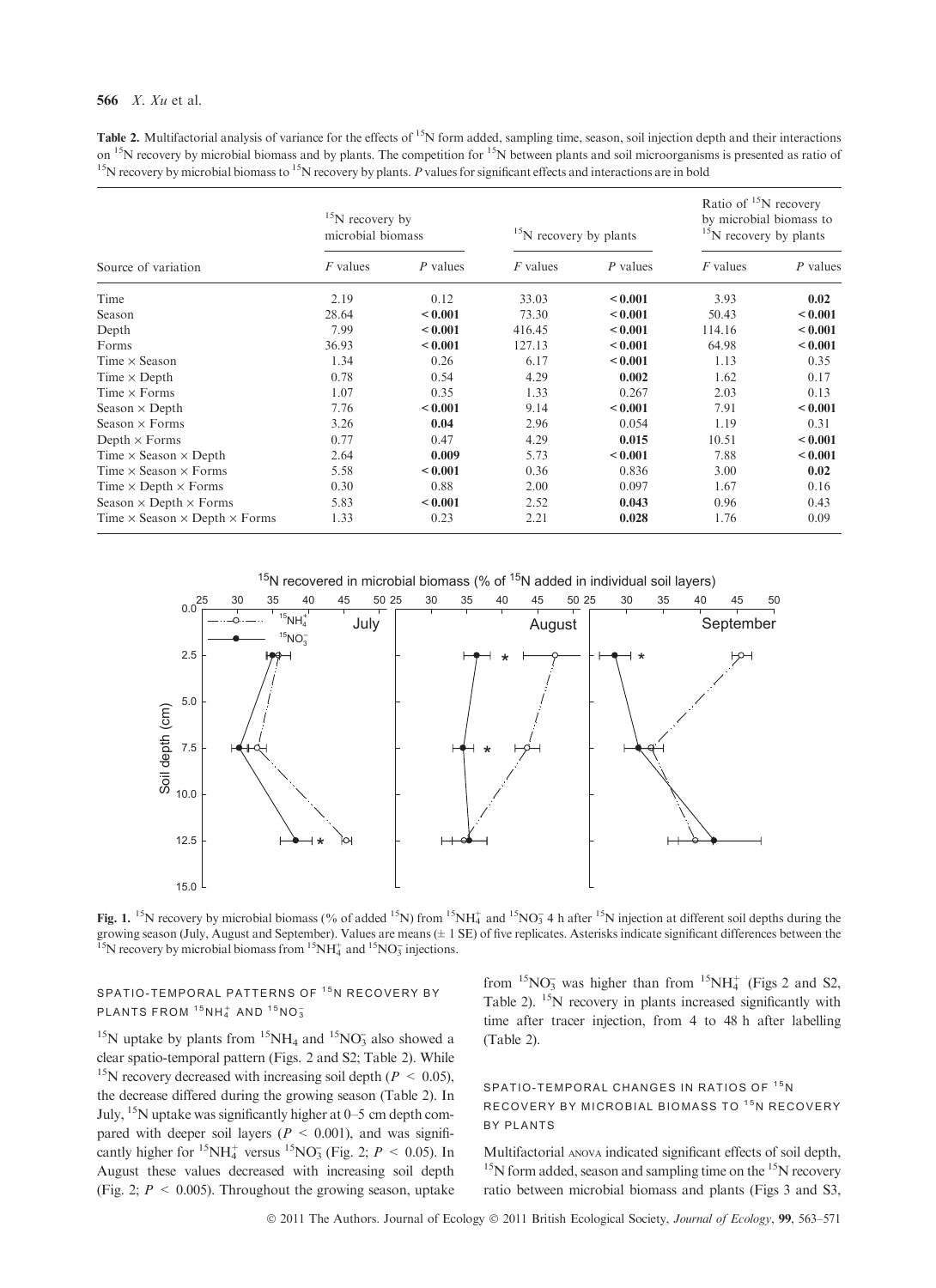

Fig. 2. <sup>15</sup>N recovery by plants (% of added <sup>15</sup>N) from <sup>15</sup>NH<sub>4</sub> and <sup>15</sup>NO<sub>3</sub> 4 h after <sup>15</sup>N injection at different soil depths during the growing season (July, August and September). Values are means  $(\pm 1 \text{ SE})$  of five replicates. Asterisks indicate significant differences between the <sup>15</sup>N recovery by plants from  ${}^{15}NH_4^+$  and  ${}^{15}NO_3^-$  injections.



Fig. 3. Ratios of <sup>15</sup>N recovery by microbial biomass to <sup>15</sup>N recovery by plants from <sup>15</sup>NH<sub>4</sub> and <sup>15</sup>NO<sub>3</sub> 4 h after <sup>15</sup>N injection at different soil depths during the growing season (July, August and September). Values are means ( $\pm$  1 SE) of five replicates. Asterisks indicate significant differences between the ratios of <sup>15</sup>N recovery by microbial biomass to <sup>15</sup>N recovery by plants from  $15NH_4^+$  and  $15NO_3^-$ . The vertical dashed line (ratio  $= 1$ ) corresponds to identical <sup>15</sup>N recovery by roots and soil microorganisms. Values above 1 indicate more efficient uptake by microorganisms.

Table 2). Besides these direct effects, the interactions between the four factors also significantly affected these ratios (Table 2). In July, recovery ratios were lower in the topsoil but higher at both 5–10 cm to 10–15 cm depth (Fig. 3;  $P \le 0.05$ ). The values at both subsoil layers were similar for  ${}^{15}NH_4^+$  and  ${}^{15}NO_3^$ , but significantly higher for the former than for the latter in the same soil layer (Fig. 3;  $P < 0.05$ ). In August, the

ratios increased with soil depth ( $P \leq 0.005$ ) and were significantly higher for  $15NH_4^+$  than  $15NO_3^-$  at both 0–5 cm and 10–15 cm (Fig. 3;  $P \le 0.05$ ). In September, ratios were similar to those in August (Fig. 3;  $P < 0.05$ ). At all stages of the growing season, recovery ratios were higher for  ${}^{15}NH_4^+$  than for  ${}^{15}NO_3^$  (Fig. 3;  $P \le 0.05$ ). In both August and September, the values were around 1 in topsoils (Fig. 3). The recovery

© 2011 The Authors. Journal of Ecology © 2011 British Ecological Society, Journal of Ecology, 99, 563–571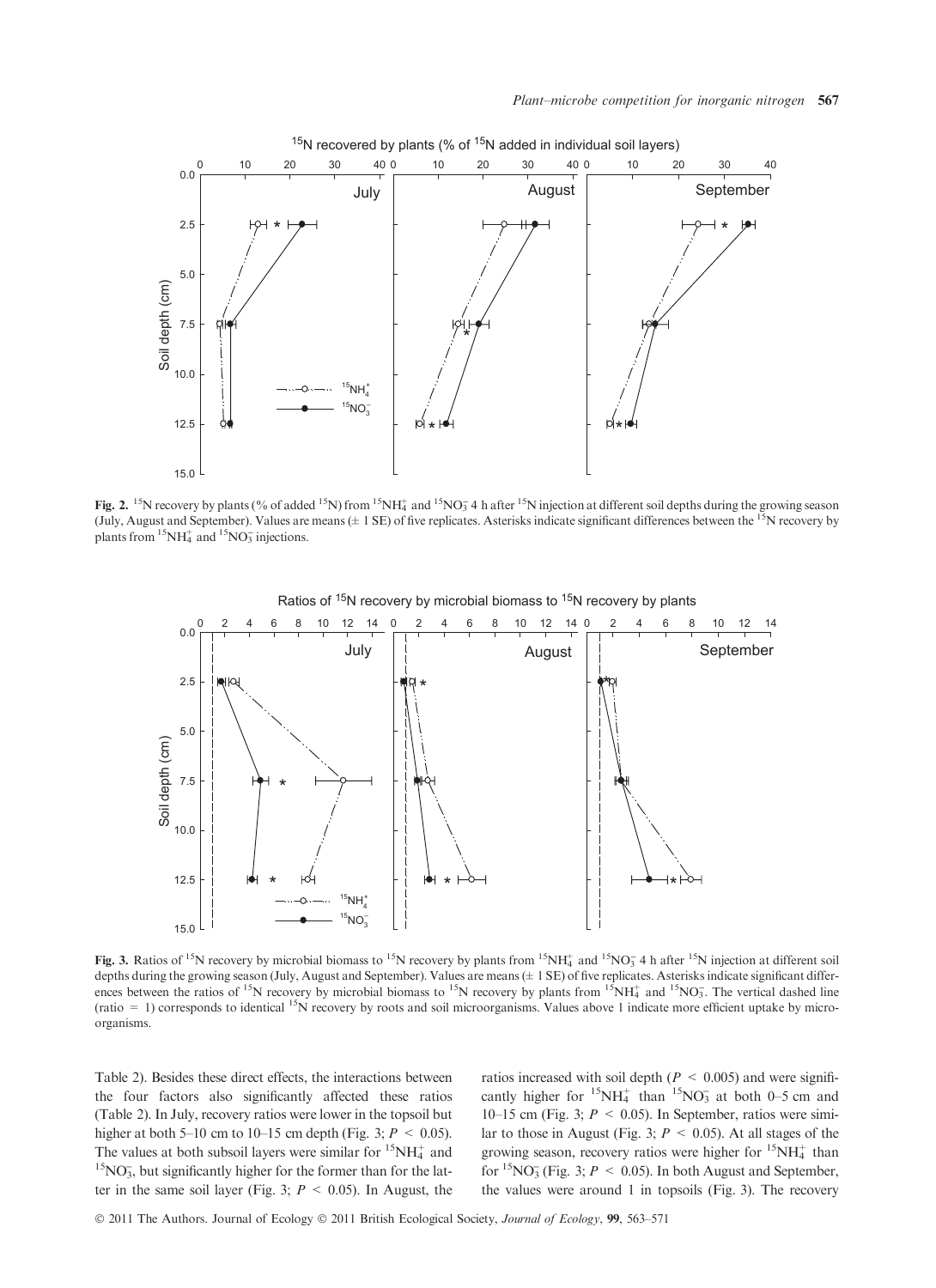

Fig. 4. Correlation between root biomass and the ratio of <sup>15</sup>N recovery by microbial biomass to <sup>15</sup>N recovery by plants in an alpine meadow. The dashed curve represents plant–microbe competition for inorganic N without using an extraction factor ( $K_{\text{EN}}$ ) to correct microbial  $^{15}$ N uptake for incomplete extraction, here referring to conservative estimate of <sup>15</sup>N uptake by microorganisms. Root biomass below the threshold of 4.4 kg m<sup>-2</sup> indicates the condition where microorganisms out-competed roots, while at a root biomass above 4.4 kg m<sup>-2</sup> plants out-competed microorganisms in this meadow. The solid curve represents plant–microbe competition for inorganic N applying a  $K_{EN}$  factor of 0.54 to correct microbial <sup>15</sup>N uptake. In this case at any root biomass of less than 7.9 kg  $m^{-2}$  microorganisms out-competed roots.

ratios decreased with time passed after  $15N$  injection (4, 24 and 48 h), due to increasing 15N recoveries in plants, while time did not affect microbial <sup>15</sup>N recovery.

#### **Discussion**

Temporal frameworks are important to better understand relationships between above- and below-ground communities (Paterson 2003; Bardgett et al. 2005). Plant–microbe competition for inorganic N in an N-limited alpine meadow on the Tibetan Plateau showed that spatio-temporal variations are important for a better understanding of plant–soil interactions in alpine meadows.

 $^{15}$ NO<sub>3</sub> and  $^{15}$ NH<sub>4</sub><sup>+</sup> uptake by alpine plants significantly declined with increasing soil depth (Figs 2 and S2). In contrast, there was no clear trend for microbial uptake within the soil profile, although we found a clear seasonal pattern (Figs 1 and S1).

The first hypothesis that alpine plants compete more effectively with soil microorganisms for inorganic N in the topsoil but not in the subsoil was not fully supported by our results. Our conservative estimate showed that alpine plants took up a similar amount of  $15N$  as the microbial biomass, (e.g. an equal amount of  $NO_3^-$  4 h and 24 h after <sup>15</sup>N injection in August and 48 h after  $15N$  injection from July to September). Even more 15N was immobilized by microbial biomass especially from NH4 <sup>+</sup> (Figs 3 and S3). Nonetheless, alpine plants acquired more inorganic N from the topsoil than from the subsoil (Figs 2 and S2). This was related to higher root biomass in the topsoil, providing a spatial advantage for uptake of available soil N by roots over microorganisms. The distribution of roots and soil microorganisms as well as the mobility of the different N forms are important factors controlling competition for inorganic N between plants and microorganisms (Jackson, Schimel & Firestone 1989). In alpine *Kobresia* meadows, more roots were found in the topsoil compared with the subsoil (Zhou 2001; Tao et al. 2006). The ratio of root-to-soil volume (root volume did not include rhizosphere volume) was estimated to be around 0.62 in the top 0–10 cm soil layer, declining to about 0.26 in the 10–20 cm soil layer in the same meadow type close to our research site (G. Cao, unpublished data). We further found strong evidence that plant–microbe competition for available N strongly shifted in favour of plants as root biomass increased (Fig. 4), i.e. alpine plants out-competed soil microorganisms when root biomass exceeded 4.4 kg m<sup>-2</sup>. When a correction factor  $(K_{EN})$  of 0.54 (Brookes et al. 1985) was used to correct for incomplete extraction, alpine plants acquired more inorganic N than soil microorganisms with root biomass greater than 7.9 kg  $m^{-2}$ . In contrast, microbial biomass showed a weak correlation with ratios of  $15$ N recovery by microbial biomass to  $15$ N recovery by plants  $(y = 0.18x^{1.03}, R^2 = 0.11, P < 0.001)$ , but no correlation with root biomass (data not shown). This indicates that roots modify microbial uptake of inorganic N and their competition for inorganic N with plants. Soil depth as a proxy for root density therefore has been identified as a main factor defining plant–microbe competition for N uptake (Fig. 5).

Several studies suggested that plants acquire more of the N required for growth during the early growing season, while soil microorganisms immobilize more N late in the growing season after plant senescence (Jaeger et al. 1999; Bardgett et al. 2002). In this study, we were unable to observe such a pattern, because roots exploited more soil volume in both August and September. Our second hypothesis, i.e. that alpine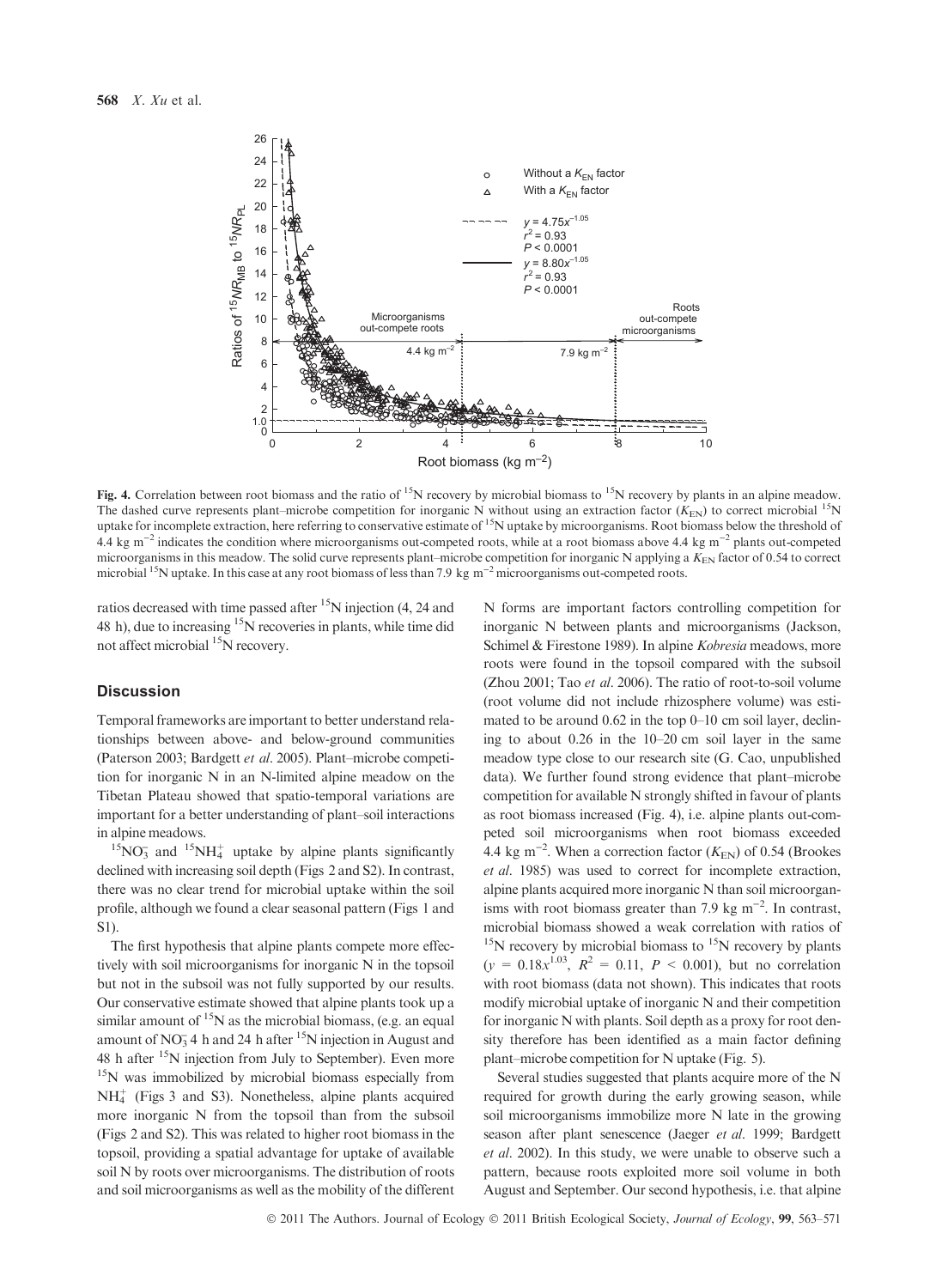

Fig. 5. Contributions of the factors: time after  $\mathrm{^{15}N}$  injection, season, soil depth and N form to the variance in microbial  $^{15}N$  uptake, plant  $15N$  uptake and their ratios. Interactions show the sum of interactions among all the factors. Residual depicts the variance unexplained by either factor or factor interactions.

plants compete more effectively with soil microorganisms for inorganic N in the middle versus the late growing season, was therefore not supported. Above-ground biomass in alpine meadows is known to increase fast in July because of higher temperature and precipitation (Zhou 2001), but our study showed that at this time of the year they were poorer competitors for inorganic N compared with microorganisms. Leaf senescence already starts in September in alpine meadows on the Tibetan Plateau, but the competitive strength of plants for inorganic N in September was similar to that in August (Fig. 3). This reflects differences in below-ground biomass during the growing season: Pu et al. (2005) showed that the below-ground biomass of alpine plants was low in July despite fast above-ground biomass accumulation, but that their below-ground biomass was high both in August and September. In this study, ratios of shoots to roots were higher in July (0.21) than in August (0.18) and September (0.19). This indicates more root accumulation during the late growing season, thereby effectively allowing roots to compete for available N with soil microorganisms. However, we did not apply a conversion factor  $(K_{EN})$  commonly used in the chloroform-fumigation extraction technique to account for incomplete extraction (Jenkinson, Brooks & Powlson 2004) and thus to correct microbial  $^{15}N$  uptake. The reason is that soluble  $^{15}N$ and insoluble  $15N$  are in disequilibrium in short-term  $15N$ uptake experiments, which could have underestimated microbial  $^{15}N$  uptake (Fig. 4).

A growing body of evidence shows that soil microorganisms are superior competitors for inorganic N in the short term, i.e. hours to days (Jackson, Schimel & Firestone 1989; Kaye & Hart 1997; Hodge, Robinson & Fitter 2000; Bardgett, Steeter & Bol 2003; Nordin, Schmidt & Shaver 2004; Grogan & Jonasson 2005; Buckeridge & Jefferies 2007; Harrison, Bol & Bardgett 2007; Sorensen et al. 2008; Månsson et al. 2009). This is because they exhibit rapid growth rates and high surface-tovolume ratios compared with plant roots (Rosswall 1982). Several studies, however, reported contrary results. In a mesocosm experiment, for example, graminoids out-competed microbes for  ${}^{15}NH_4^+$  within 48 h after  ${}^{15}N$  tracer injection (Barnard, Barthes & Leadley 2006). In another experiment, plant roots competed effectively with soil microorganisms for added N within 50 h after  $15N$  addition in temperate grasslands (Harrison, Bol & Bardgett 2008). These contrasting results of plants out-competing microorganisms or vice versa after c. 2 days may not only be due to quick microbial turnover, but may also be a function of root biomass (and soil depth) as demonstrated in this study (Table 2, Fig. 4). In the topsoil, alpine plants competed effectively with microorganisms and showed a preference for  ${}^{15}NO_3$ , while microorganisms out-competed plants in the subsoil, with a preference for  ${}^{15}NH_4^+$ . This indicates that the exploitation of soil volume by roots has a major impact on plant–microbe competition for available N. Greater  ${}^{15}NO_3$ and  $15NH_4^+$  uptake by plants in the topsoil compared with subsoil could reflect the decreasing root abundance with soil depth.

In support of the third hypothesis, the ratios of  $15N$  recovery by microbial biomass to <sup>15</sup>N recovery by plants from  $NO_3^-$  were lower than from NH<sub>4</sub><sup>+</sup> (Figs 3 and S3). One explanation for this uptake pattern is that specific plant species preferentially take up  $NO_3^-$  while other species prefer  $NH_4^+$ . For example, shrubs preferentially acquired  ${}^{15}NH_4^+$ , while Carex species took up more  ${}^{15}NO_3^-$  than  ${}^{15}NH_4^+$  in subarctic tundra ecosystems (Sorensen et al. 2008), while several other studies showed that certain plant species preferentially took up  $NO<sub>3</sub>$  in alpine meadows (Miller, Bowman & Suding 2007; Song et al. 2007). We therefore suggest that the high mobility of  $NO<sub>3</sub>$  in soils (Nye & Tinker 1977; Owen & Jones 2001; Miller & Cramer 2004) and the importance of  $NO<sub>3</sub>$  in balancing cation uptake can help explain the high uptake of  ${}^{15}NO_3^-$  by plant roots.

Compared with previous studies, we investigated simultaneously spatio-temporal patterns of plant–microbe competition for  $NH_4^+$  and  $NO_3^-$  in the relatively unexplored alpine meadows on the Tibetan Plateau using a short-term  $15N$  experiment. Our results demonstrate that spatio-temporal variations determine plant–microbe competition for inorganic N in alpine meadows and that root biomass is a critical factor modifying plant–microbe competition for inorganic N (Fig. 5). Root biomass below the threshold of 4.4 kg  $m^{-2}$  indicates that microorganisms compete more effectively than alpine plants without using the  $K_{EN}$  factor. Alpine plants showed a preference for NO<sub>3</sub>, and the factor season influenced plant–microbe competition for inorganic N mainly through affecting the distribution of root biomass in alpine meadows. Overall, our findings have important implications for the understanding of above-ground–below-ground interactions and plant–microbial competition for available N.

### Acknowledgements

We thank two anonymous referees who have improved the manuscript with their constructive comments. The research was supported by the National Natural Science Foundation of China (30870424), the National Basic Research Program of China (2005CB422005) and the Chinese Academy of Sciences Visiting Professorship for Senior International Scientists.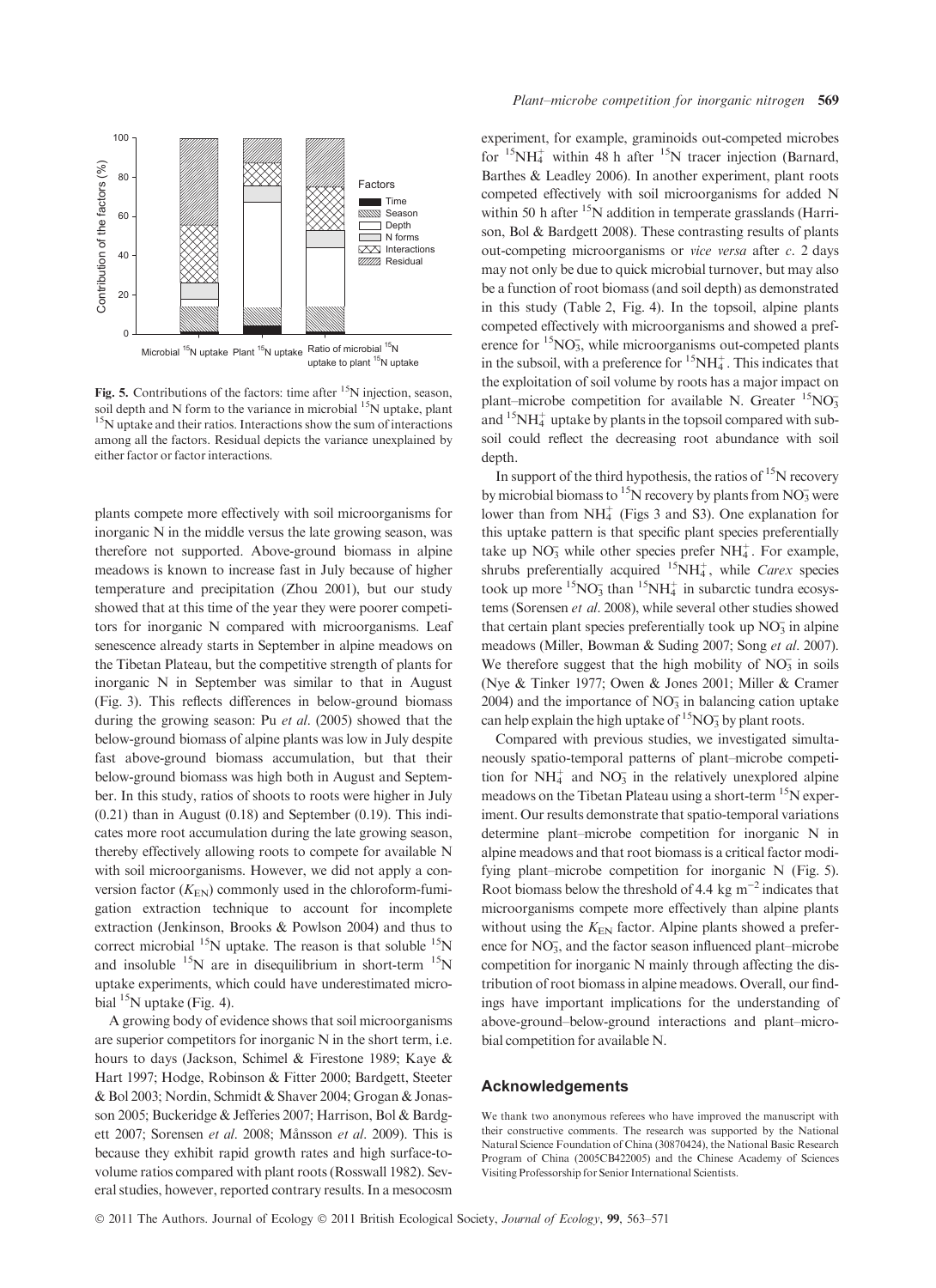570 X. Xu et al.

#### References

- Aerts, R. & Chapin F.S. III (2000) The mineral nutrition of wild plants revisited: a re-evaluation of processes and patterns. Advances in Ecological Research, 30, 1–55.
- Andresen, L.C., Jonasson, S., Ström, L. & Michelsen, A. (2008) Uptake of pulse injected nitrogen by soil microbes and mycorrhizal and non-mycorrhizal plants in a species-diverse subarctic heath ecosystem. Plant and Soil, 313, 283–295.
- Bardgett, R.D., Steeter, T.C. & Bol, R. (2003) Soil microorganisms compete effectively with plants for organic-nitrogen inputs to temperate grasslands. Ecology, 84, 1277–1387.
- Bardgett, R.D., Leemans, D.K., Cook, R. & Hobbs, P.J. (1997) Seasonality of the soil biota of grazed and ungrazed hill grassland. Soil Biology and Biochemistry, 29, 1285–1294.
- Bardgett, R.D., Streeter, T.C., Cole, L. & Hartley, I.R. (2002) Linkages between soil biota, nitrogen availability, and plant nitrogen uptake in a mountain ecosystem in the Scottish Highlands. Applied Soil Ecology, 19, 121–134.
- Bardgett, R.D., Bowman, W.D., Kaufmann, R. & Schmidt, S.K. (2005) A temporal approach to linking aboveground and belowground ecology. Trends in Ecology and Evolution, 20, 634–641.
- Bardgett, R.D., van der Wal, R., Jónsdóttir, I.S., Quirk, H. & Dutton, S. (2007) Temporal variability in plant and soil nitrogen pools in a high-Arctic ecosystem. Soil Biology and Biochemistry, 39, 2129-2137.
- Barnard, R., Barthes, L. & Leadley, P.W. (2006) Short-term uptake of  $^{15}N$  by a grass and micro-organisms after long-term exposure to elevated  $CO<sub>2</sub>$ . Plant and Soil, 280, 91–99.
- Blagodatskaya, E.V., Blagodatsky, S.A., Anderson, T.-H. & Kuzyakov, Y. (2009) Contrasting effects of glucose, living roots and maize straw on microbial growth kinetics and substrate availability in soil. European Journal of Soil Science, 60, 186–197.
- Bremer, E. & van Kessel, C. (1990) Extractability of microbial <sup>14</sup>C and <sup>15</sup>N following addition of variable rates of labelled glucose and  $(NH_4)_2SO_4$  to soil. Soil Biology and Biochemistry, 22, 707–713.
- Brookes, P.C., Landman, A., Pruden, G. & Jenkinson, D.S. (1985) Chloroform fumigation and the release of soil nitrogen: a rapid direct extraction method to measure microbial biomass nitrogen in soil. Soil Biology and Biochemistry, 17, 837–842.
- Buckeridge, K.M. & Jefferies, R.L. (2007) Vegetation loss alters soil nitrogen dynamics in an Arctic salt marsh. Journal of Ecology, 95, 283–293.
- Chapin, F.S. (1980) The mineral nutrition of wild plants. Annual Review of Ecology and Systematics, 11, 233–260.
- Cheng, X.M. & Bledsoe, C.S. (2004) Competition for inorganic and organic N by blue oak (Quercus douglasii) seedlings, an annual grass, and soil microorganisms in a pot study. Soil Biology and Biochemistry, 36, 135–144.
- Chinese Soil Taxonomy Research Group. (1995) Chinese Soil Taxonomy. Science Press, Beijing, China. pp. 58–147.
- Corre, M.D., Schnabel, R.R. & Stout, W.L. (2002) Spatial and seasonal variation of gross nitrogen transformations and microbial biomass in a Northeastern US grassland. Soil Biology and Biochemistry, 34, 445–457.
- Farley, R.A. & Fitter, A.H. (1999) Temporal and spatial variation in soil resources in deciduous woodland. Journal of Ecology, 87, 688–696.
- Fierer, N., Schimel, J.P. & Holden, P.A. (2003) Variations in microbial community composition through two soil depth profiles. Soil Biology and Biochemistry, 35, 167–176.
- Gibson, D.J. (1986) Spatial and temporal heterogeneity in soil nutrient supply using in situ ion-exchange resin bags. Plant and Soil, 96, 445–450.
- Grogan, P. & Jonasson, S. (2005) Temperature and substrate controls on intraannual variation in ecosystem respiration in two subarctic vegetation types. Global Change Biology, 11, 465–475.
- Gupta, K.L. & Rorison, I.H. (1975) Seasonal differences in the availability of nutrients down a podzolic. Journal of Ecology, 63, 521–534.
- Hargreaves, S.K., Horrigan, E.J. & Jefferies, R.L. (2009) Seasonal partitioning of resource use and constraints on the growth of soil microbes and a forage grass in a grazed Arctic salt-marsh. Plant and Soil, 322, 279–291.
- Harrison, K.A., Bol, R. & Bardgett, R.D. (2007) Preferences for different nitrogen forms by coexisting pant species and soil microbes. Ecology, 88, 989–999.
- Harrison, K.A., Bol, R. & Bardgett, R.D. (2008) Do plant species with different growth strategies vary in their ability to compete with soil microbes for chemical forms of nitrogen? Soil Biology and Biochemistry, 40, 228–237.
- Hodge, H., Robinson, D. & Fitter, A. (2000) Are microorganisms more effective than plants at competing for nitrogen. Trends in Plant Science, 5, 304–307.
- Hodge, A., Stewart, J., Robinson, D., Griffiths, B.S. & Fitter, A.H. (2000) Spatial and physical heterogeneity of N supply from soil does not influence N capture by grass species. Functional Ecology, 14, 645–653.
- Hofmockel, K.S., Schlesinger, W.H. & Jackson, R.B. (2007) Effects of elevated atmospheric carbon dioxide on amino acid and  $NH<sub>4</sub><sup>+</sup>-N$  cycling in a temperate pine ecosystem. Global Change Biology, 13, 1950–1959.
- Jackson, L.E., Schimel, J.P. & Firestone, M.K. (1989) Short-term partitioning of ammonium and nitrate between plants and microbes in an annual grassland. Soil Biology and Biochemistry, 21, 409–415.
- Jaeger, C.H., Monson, R.K., Fisk, M.C. & Schmidt, S.K. (1999) Seasonal partitioning of nitrogen by plants and soil microorganisms in an alpine ecosystem. Ecology, 80, 1883–1891.
- Jama, B., Buresh, R.J., Nudufa, J.K. & Shepherd, K.D. (1998) Vertical distribution of roots and soil nitrate: tree species and phosphorus effects. Soil Science Society of American Journal, 62, 280-286.
- Jenkinson, D.S. (1988) Determination of microbial biomass carbon and nitrogen in soil. Advances in Nitrogen Cycling in Agriculture Ecosystems (ed. J.R. Wilson), pp. 368–386, CAB International, Wallingford, UK.
- Jenkinson, D.S., Brooks, P.C. & Powlson, D.S. (2004) Measuring soil microbial biomass. Soil Biology and Biochemistry, 36, 5–7.
- Kaye, J.P. & Hart, S.C. (1997) Competition for nitrogen between plants and soil microorganisms. Trends in Ecology and Evolution, 12, 139–143.
- Korsaeth, A., Molstad, L. & Bakken, L.R. (2001) Modelling the competition for nitrogen between plants and microflora as a function of soil heterogeneity. Soil Biology and Biochemistry, 33, 215–226.
- Lebauer, D.S. & Treseder, K.K. (2008) Nitrogen limitation of net primary production in terrestrial ecosystems is globally distributed. Ecology, 89, 371–379.
- Lipson, D.A. & Monson, R.K. (1998) Plant–microbe competition for soil amino acids in the alpine tundra: effects of freeze-thaw and dry-rewet events. Oecologia, 113, 406–414.
- Lipson, D.A., Raab, T.K., Schmidt, S.K. & Monson, R.K. (1999) Variation in competitive abilities of plants and microorganisms for specific amino acids. Biology of Fertilization and Soil, 29, 257–261.
- Ma, W., Yang, Y., He, J., Zeng, H. & Fang, J. (2008) Above- and belowground biomass in relation to environmental factors in temperate grasslands, Inner Mongolia. Science in China Series C: Life Sciences, 51, 263–270.
- Magid, J. & Nielsen, N.E. (1992) Seasonal variation in organic and inorganic phosphorus fractions of temperate-climate sandy soils. Plant and Soil, 144, 155–165.
- Månsson, K., Bengtson, P., Falkengren-Grerup, U. & Bengtsson, G. (2009) Plant–microbial competition for nitrogen uncoupled from soil C:N ratios. Oikos, 118, 1908–1916.
- Merryweather, J. & Fitter, A.H. (1995) Arbuscular mycorrhiza and phosphorus as controlling factors in the life history of Hyacinthoides non-scripta (L.) Chouard ex Rothm. New Phytologist, 129, 629–636.
- Miller, A.E., Bowman, W.D. & Suding, K.N. (2007) Plant uptake of inorganic and organic nitrogen: neighbor identity matters. Ecology, 88, 1832–1840.
- Miller, A.J. & Cramer, M.D. (2004) Root nitrogen acquisition and assimilation. Plant and Soil, 274, 1–36.
- Miller, A.E., Schimel, J.P., Sickman, J.O., Skeen, K., Meixner, T. & Melack, J.M. (2009) Seasonal variation in nitrogen uptake and turnover in two highelevation soils: mineralization responses are site-dependent. Biogeochemistry, 93, 253–270.
- Nordin, A., Schmidt, I.K. & Shaver, G.R. (2004) Nitrogen uptake by arctic soil microbes and plants in relation to soil nitrogen supply. Ecology, 85, 955–962.
- Nye, P.H. & Tinker, P.B. (1977). Solute Movement in the Soil-Root Systems. University of California Press, Berkeley, USA.
- Owen, A.G. & Jones, D.L. (2001) Competition for amino acids between wheat roots and rhizosphere microorganisms and the role of amino acids in plants N composition. Soil Biology and Biochemistry, 33, 651–657.
- Paterson, E. (2003) Importance of rhizodeposition in the coupling of plant and microbial productivity. European Journal of Soil Science, 54, 741–750.
- Pu, J., Li, Y., Zhao, L. & Yang, S. (2005) The relationship between seasonal changes of Kobresia humilis meadow biomass and the meteorological factors. Acta Agrestia Sinica, 13, 238–241.
- Qiu, J. (2008) The third pole. Nature, 454, 393–396.
- Rosswall, T. (1982) Microbiological regulation of the biogeochemical nitrogen cycle. Plant and Soil, 67, 15–34.
- Schenk, H.J. & Jackson, R.B. (2002) The global Biogeography of roots. Ecological Monogrsphs, 72, 311–328.
- Song, M.H., Xu, X.L., Hu, Q.W., Tian, Y.Q., Ouyang, H. & Zhou, C.P. (2007) Interactions of plant species mediated plant competition for inorganic